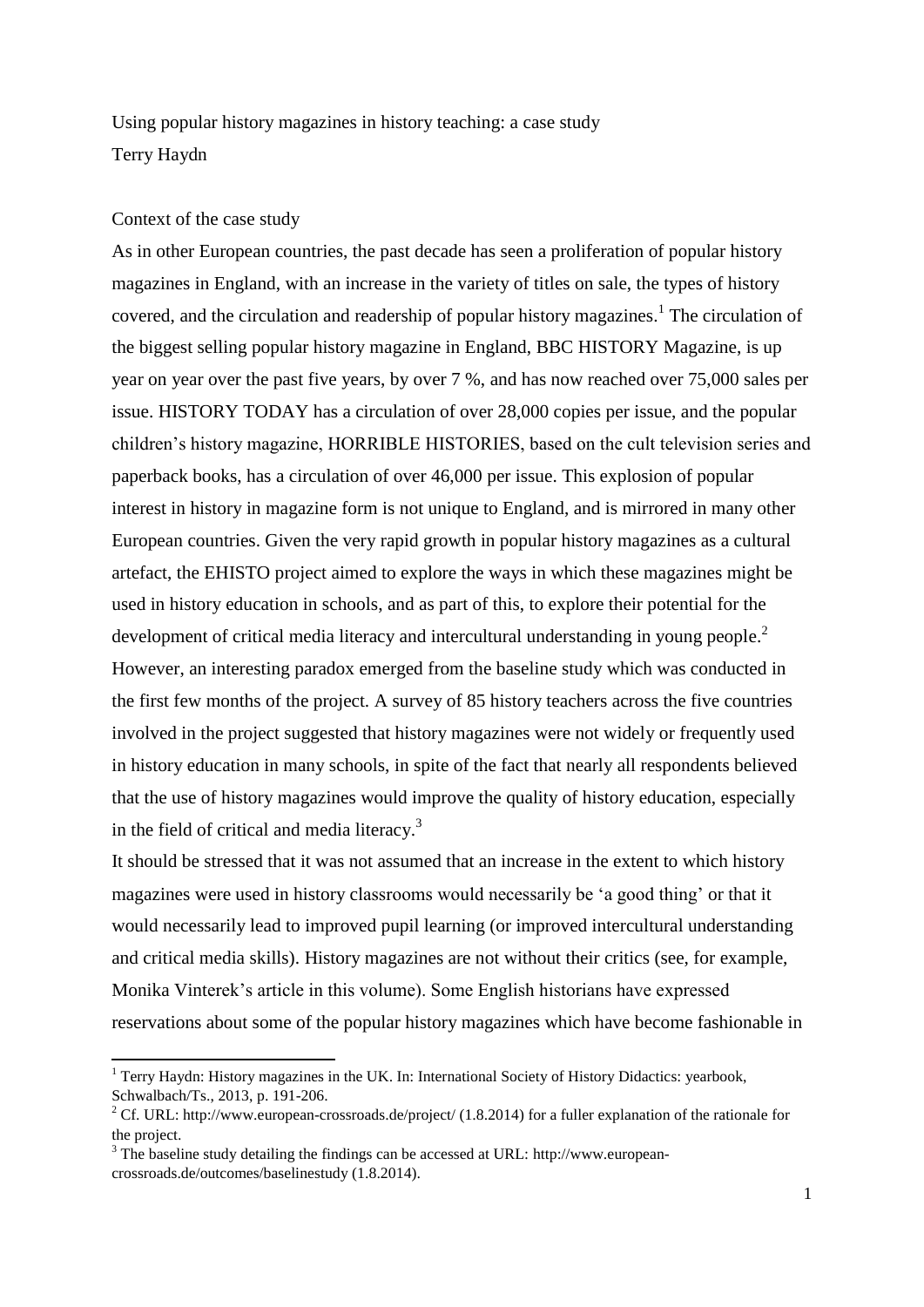recent years. John Tosh warns of the danger of 'heritage' type popular history, 'encouraging a view of the past which is superficial, nostalgic and conformist…. Not so much a means of education as an adjunct to tourism'.<sup>4</sup> One of the research questions explored in the study was to find out whether history teachers and student teachers considered the use of popular history magazines (and the EHISTO website and Learning Objects) to be helpful and worthwhile, both in general terms, and in terms of their potential for improving pupils' intercultural and critical media understanding.

The English strand of the baseline study involved 20 history teachers and five interviews. This is clearly a very small sample and caution must be used in generalising from such a sample; however, the outcomes suggested that the rapid growth of popular history magazines as part of popular culture outside the classroom was not being translated into the use of these magazines inside schools. As tables 1 to 3 show, very few of the history teachers surveyed were regular readers of popular history magazines, none of them made regular use of them in their teaching (regular defined as more than once a month), and the teachers either did not think that many pupils read popular history magazines, or acknowledged that they did not know whether they read them or not.

Table 1: Do you ever read popular history magazines? (by popular, we mean on sale at W.H. Smith, stations, airports etc – e.g., BBC HISTORY MAGAZINE, HISTORY TODAY etc)

| a) $Yes - quite often (at least once a month)$         |  |
|--------------------------------------------------------|--|
| b) $Yes$ – sometimes (a few times a year)              |  |
| c) $Yes - Occasionally$ (perhaps once or twice a year) |  |
| d) $No - I$ never read them                            |  |
| Other response?                                        |  |

| Table 2: Do any of your pupils read popular history magazines? |
|----------------------------------------------------------------|
|----------------------------------------------------------------|

| a) Yes, quite a lot of pupils do                               |  |
|----------------------------------------------------------------|--|
| b) Yes, a few pupils do                                        |  |
| c) Hardly any pupils do                                        |  |
| d) None do                                                     |  |
| e) I don't really know (haven't asked/question has not arisen) |  |
| Any comment?                                                   |  |
| I asked but only one or two had                                |  |

Table 3: Do you ever use extracts/articles from popular history magazines in your teaching? a) Yes, quite often (more than once a month)  $\boxed{0}$ 

4 John Tosh: Why history matters. Basingstoke 2008, p. 11.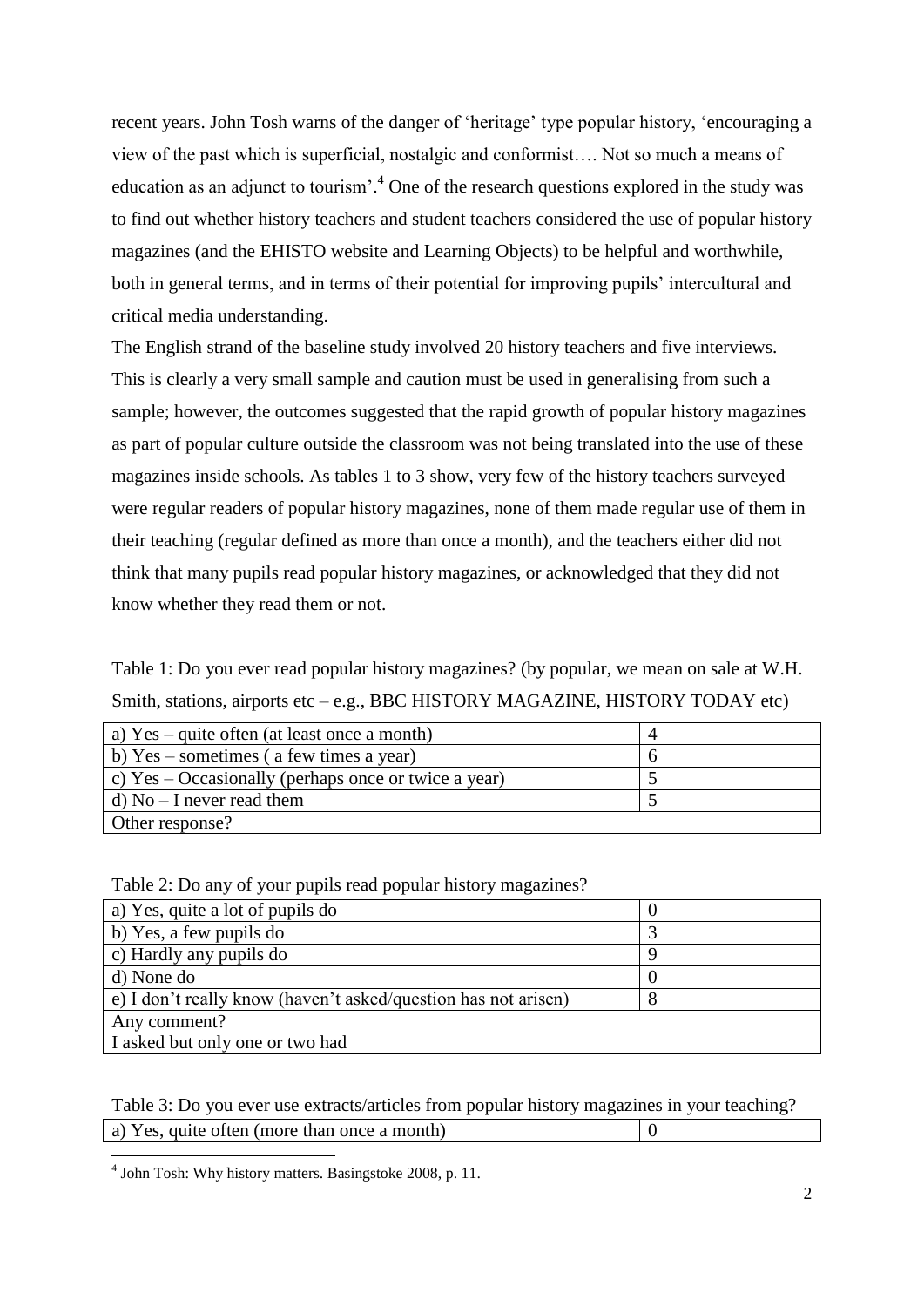| b) Yes, from time to time (a few times a year)                                         |  |
|----------------------------------------------------------------------------------------|--|
| c) Yes, occasionally (once or twice a year)                                            |  |
| d) No, I don't ever use them                                                           |  |
| Any Comment?                                                                           |  |
| Simply because of lack of availability with the department or time to organise myself. |  |
|                                                                                        |  |

The aims of the case study

The aim of the case study was to explore the extent to which, and the ways in which popular history magazines might be usefully integrated into history lessons in high schools in order to improve learning outcomes generally, and in particular, to see if they could be used to develop pupils' understanding of multiperspectivity in history, their intercultural understanding, and their critical and media literacy.

There were three groups within the case study; the first group was the history department which was directly involved in the EHISTO project. By UK standards, it is a large department with 6 teachers working in the history department. The second group involved was the 2013-4 cohort of student history teachers at the University of East Anglia. This group of 15 students undertake a 36 week course to become trained as history teachers, having already completed their undergraduate history degrees. The third group of teachers involved were the history teachers who act as supervising mentors for the UEA student teachers, over the course of their two school placements. There were approximately 25 mentors involved (sometimes, more than one teacher in the department is involved in mentoring students, and more than 15 departments are involved in working with UEA students over the course of the two placements).

The baseline study revealed that at the start of the project (autumn 2012), very few history teachers were making use of popular history magazines, and a group interview with the student teachers in the first weeks on the course revealed that very few on them were regular readers of history magazines. In conducting the research we were mindful of the difficulties involved in attempting to change teacher pedagogy and practice. In the words of Tony Edwards, 'It is the hubris of policymakers to overrate their power to reshape practice by underrating the power of practitioners to subvert initiatives, or to simply carry on as before'.<sup>5</sup> Michael Fullan also notes the tendency of many teachers to stick to 'tried and tested' teaching approaches, rather than be enthusiasts and 'early adapters' of new pedagogical strategies and resources.<sup>6</sup> Our involvement in a previous research project involving schools linked to the

**.** 

 $<sup>5</sup>$  Tony Edwards: A change for the better. In: The Times Educational Supplement of 27.1.1995, p.11.</sup>

<sup>6</sup> Michael Fullan: The new meaning of educational change, London 1991.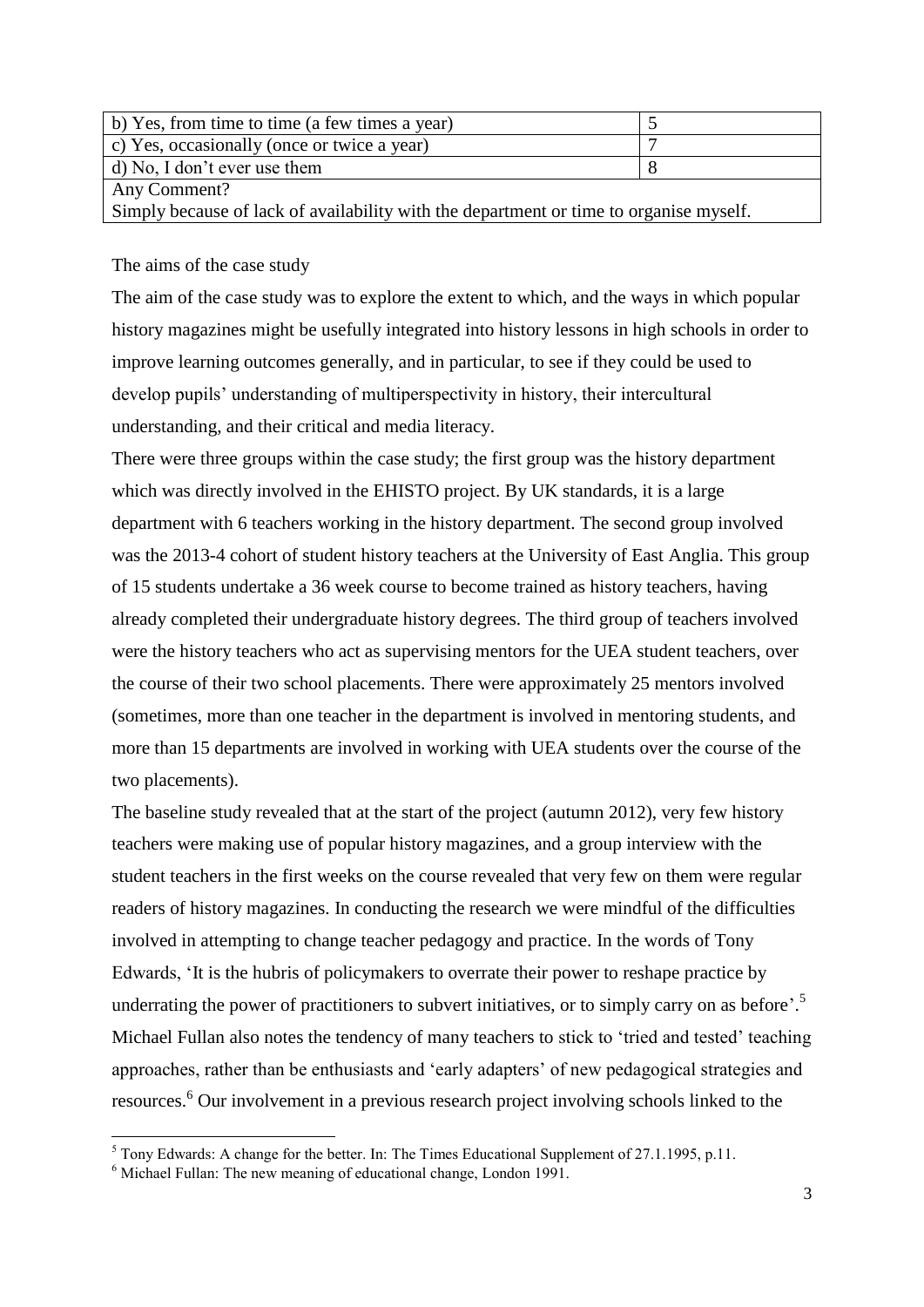university had made us aware that even with schools directly involved in the research, the impact of the project was 'patchy', and that there were some schools where there were teachers who were not aware that their school was involved in the research.<sup>7</sup> Given the plethora of other issues and priorities which schools are obliged to attend to, we were aware that teachers and student teachers had many other concerns to attend to, and that there were difficult judgement calls to be made in terms of how much time could be allocated to EHISTO.

## Research approach

The intervention was structured around the promotion of popular history magazines in teaching sessions at the university, and at the three per year mentor meetings over the course of the project. This consisted of photocopying and circulating copies of particular magazine articles, and modelling the use of the EHISTO website as the Learning Objects were developed.<sup>8</sup> In the case of the student teachers, some teaching sessions, for example the session on the 'outbreak' of World War One, were partly based around the materials on the EHISTO website, two sessions were devoted to 'modelling' activities and materials available on the website, and students spent some time exploring the website. It should perhaps be noted that pressure to cover all the required elements of the teacher education course placed some time limitations on the amount of time, which could be spent exploring the site and the materials developed. It was not, for example, possible to spend time on all the modules which had been developed in the handbooks for student and in-service teachers.<sup>9</sup> Data was obtained through a combination of questionnaires individual interviews, and group interviews. The main research questions were:

- to see whether exposure to the EHISTO website and Learning Objects (and the use of other popular magazine articles) would increase teachers' and student teachers' use of popular history magazines;
- to find out the ways in which history teachers and student teachers made use of popular history magazines and EHISTO resources;

 $\overline{a}$ 

[crossroads.de/outcomes/initialteachertraining](http://www.european-crossroads.de/outcomes/initialteachertraining) (1.8.2014), for the in-service handbook see URL:

<sup>7</sup> The Norwich Area Schools Consortium project on the curriculum dimensions of pupil disaffection. In: URL: [http://www.uea.ac.uk/care/nasc/NASC\\_home.htm](http://www.uea.ac.uk/care/nasc/NASC_home.htm) (1.8.2014).

<sup>&</sup>lt;sup>8</sup> The Learning Objects developed on the project can be accessed at URL:

<https://media.sodis.de/ehisto/en/index.html> (1.8.2014).

<sup>9</sup> For the initial teacher education handbook, see URL: [http://www.european-](http://www.european-crossroads.de/outcomes/initialteachertraining)

<http://www.european-crossroads.de/outcomes/inserviceteacher> (1.8.2014).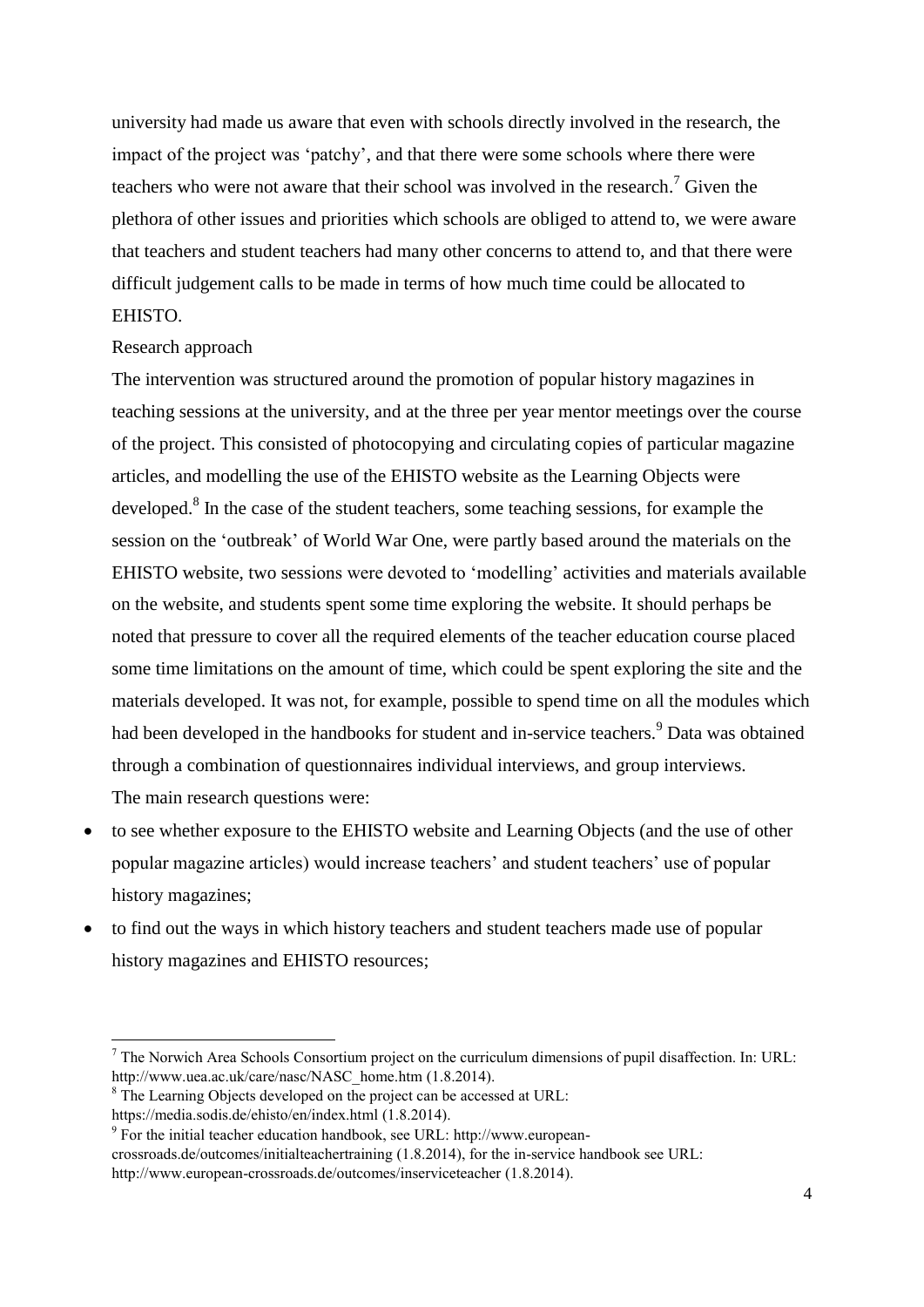- to explore the views of history teachers and student teachers on the age range of students with whom popular history magazines could be used as a teaching resource;
- to find out what factors either encouraged or discouraged the use of popular history magazines as a teaching resource; Findings
- How much did involvement in the EHISTO project influence the extent to which teachers and student teachers read popular history magazines?

The baseline study which was conducted in early 2014 established that neither history teachers nor student teachers were regular readers of popular history magazines. Only 20 % of history teachers described themselves as regular readers of history magazines (defined as reading at least one magazine per month). Although this was based on a small sample, the figure was in line with an earlier survey of the use of popular history magazines<sup>10</sup>. Many of the student teachers had become members of the Historical Association, which gave them access to the association's journal TEACHING HISTORY*,* but this would be more accurately described as a professional rather than popular publication. As in previous years, a small minority of students reported that they sometimes purchased popular history magazines, but even within this section of the cohort, some of these students acknowledged that due to pressures of time and the general 'busyness' of the course, they often didn't have time to read any extracts from the popular history magazines they had purchased.<sup>11</sup>

Within the department which was directly involved with the EHISTO project as a partnership school, interviews with the teachers in the department suggested that none of the members of department regarded themselves as 'regular' readers of popular history magazines, and even the teachers who had a subscription to a popular history magazine acknowledged that the magazines were not read in a systematic or routine way – 'I'd say it's quite uneven. I get the BBC HISTORY magazine and I flick through it every month and I put aside a pile of them.' Another member of the department flatly stated that 'I don't use them – and I'd be surprised if my pupils even knew the names of any popular history magazines.' The responses suggested that the teachers were not in any way hostile to popular history magazines, or that they believed them to be 'a bad thing', the feedback suggested that it was rather that reading them was something of a luxury, given the imperatives of having to prepare and teach fifteen to twenty lessons a week for their pupils.

**.** 

 $10$  Haydn (note 1).

 $11$  Ibid.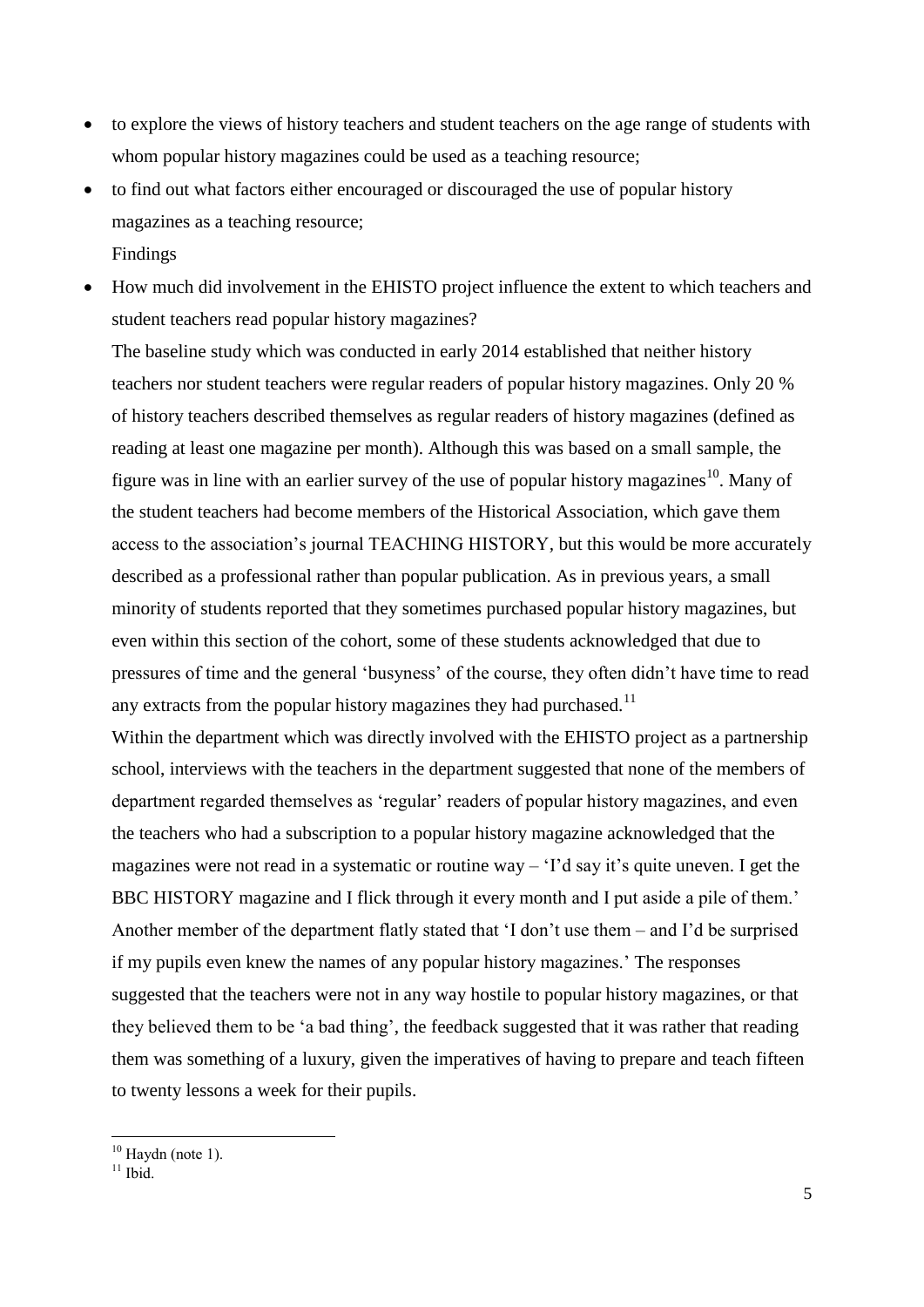Involvement in the project inevitably led to greater immersion in the world of popular history magazines. The teachers in the department agreed to devise Learning Objects based on popular magazine articles, and to explore the use of popular history magazines with their pupils. As an incentive, and in order to improve access to some of the magazines, the department was given funding to subscribe to two of the bestselling popular history magazines in the UK, BBC HISTORY MAGAZINE, and HISTORY TODAY. Later in the project, the department was also provided with a subscription for HORRIBLE HISTORIES, a popular history magazine for young pupils, based on a popular television series. There is no question that involvement in the EHISTO project (unsurprisingly) had an influence on the extent to which members of the department read popular history magazines. Towards the end of the project (July 2014), a second series of interviews was conducted, and all five of the teachers interviewed reported that they read more popular history magazines than previously. In response to the question 'About how many history magazine articles would you say you had read over the last year?', these were the responses:

'I subscribe to BBC HISTORY MAGAZINE so I read it regularly although not from cover to cover and I am a bit behind as I'm still reading June's issue. I would guess that I read about four or five articles per month so that would be 60 articles a year which, now I've worked it out, surprises me a little.'

'It's certainly one or more a week.'

'Roughly? About ten. Nothing compared to X. But I've searched more. I've flicked back through about ten. I've been searching for different topics like Crusades or General Strike.' 'As a result of the school's work with the EHISTO project I have used popular history magazines more, though not as much as I would have liked.'

'I currently have a personal subscription to the BBC HISTORY MAGAZINE, and have recently started to purchase the ALL ABOUT HISTORY magazine. These are both magazines that I enjoy reading on a personal level.'

When asked to estimate how many popular magazine articles the student teachers had read between September 2014 and June 2015, the responses were as follows (see table 4): Table 4: Student teacher estimates of the number of popular history magazine articles they had read over the 9 months of the course

| Student 1 | $10-15$ – those that were relevant to the topics I teach. |
|-----------|-----------------------------------------------------------|
| Student 2 | I read many articles regularly $-100+$ .                  |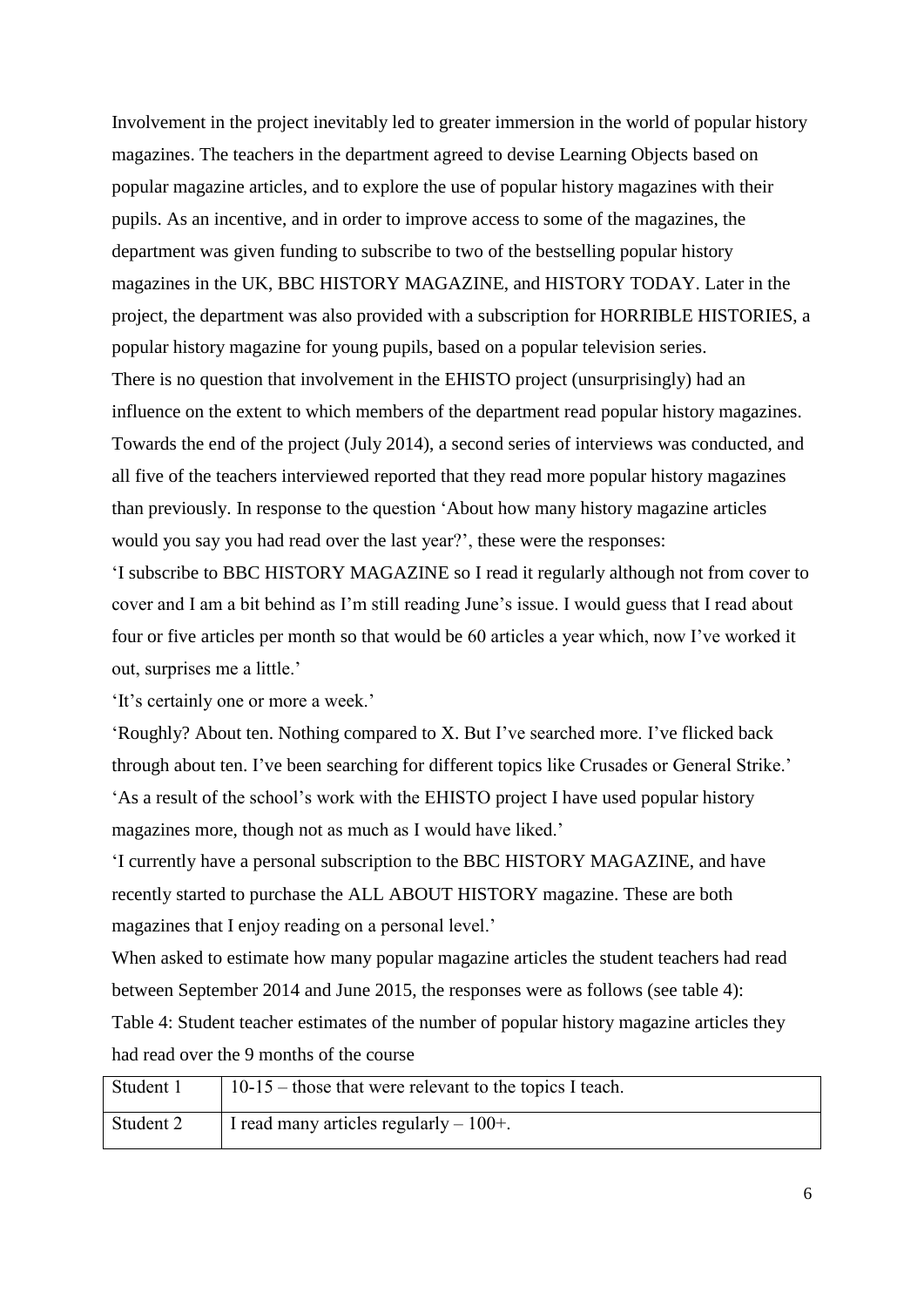| Student 3  | 30ish.                                                                                                                                |
|------------|---------------------------------------------------------------------------------------------------------------------------------------|
| Student 4  | $5-10.$                                                                                                                               |
| Student 5  | Not sure how many articles I've read but have filed them for future reference.                                                        |
| Student 6  | $5-6.$                                                                                                                                |
| Student 7  | $5-6.$                                                                                                                                |
| Student 8  | $50+$ .                                                                                                                               |
| Student 9  | Probably between 5 and 10.                                                                                                            |
| Student 10 | I have not read many of the articles given out but I have read every magazine<br>article in BBC history magazine over last 12 months. |
| Student 11 | $5 - 7$ .                                                                                                                             |
| Student 12 | $10-15.$                                                                                                                              |
| Student 13 | A few $-4-6$ .                                                                                                                        |
| Student 14 | $10-15.$                                                                                                                              |

(Student 15 was not present on the day of the review).

Two points are worth noting. One is the substantial difference between students in terms of the number of magazine articles they had read – in spite of the fact that all student had the same 'input' in terms of prescribed reading, and exposure to the training in the use of EHISTO resources. The other is that the reading of popular history magazines was not always a matter of choice – the course handbook contained several references to popular history magazine articles as compulsory reading, and all students undertook the training in the use of the EHISTO website and resources. This means that those students who reported reading only a handful of magazine articles may well have only read those that were prescribed as compulsory reading, and not opted to read anything beyond these prescribed readings.

 How did involvement in the EHISTO project influence the ways in which history teachers and student teachers made use of popular history magazines in their teaching? The outcomes of the baseline study (Spring 2014) suggested that most history teachers and student teachers either did not use popular history magazines in their teaching, or used them primarily to augment their subject knowledge of the topics which they had to teach. In the questionnaire survey of 20 history teachers, there were no teachers who reported that they regularly used history magazines in their teaching (defined as more than once a month), and only 5 who reported using them 'from time to time' (defined as a few times a year). Of the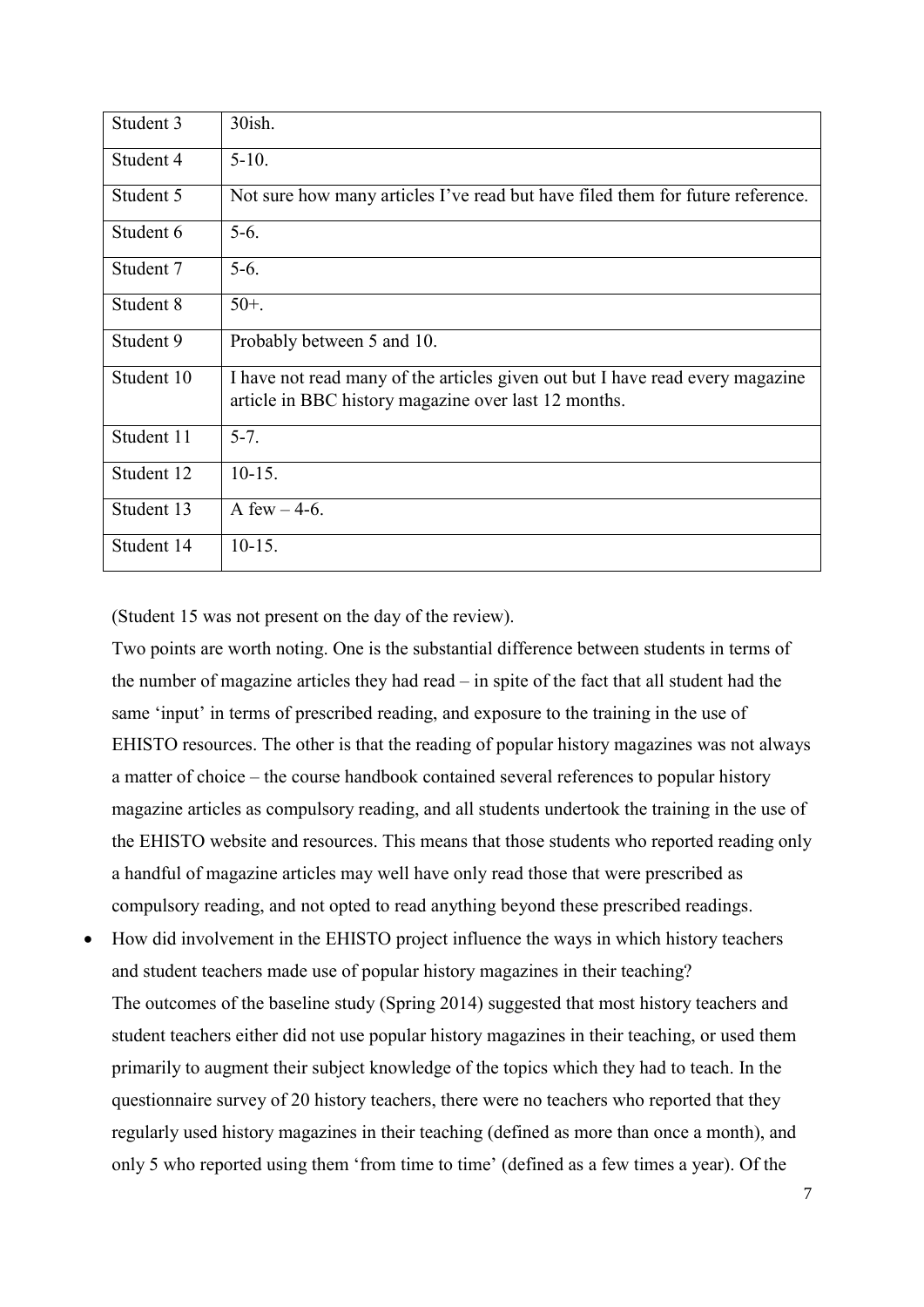teachers in the department participating directly in the project as a partnership school, in answer to the question, 'Do you use popular history magazines in your teaching?', the responses were as follows:

'The answer would be no.'

'Not really, occasionally, but very rarely.'

'I don't use them.'

'I'd say it's quite uneven. I get the BBC HISTORY MAGAZINE and I flick through it every month and I put aside a pile of them and I quite often refer back to them, but more often than using articles, I'll just use pieces of information from them.'

In terms of the reasons given for not using popular history magazines as a teaching resource, teachers pointed to accessibility problems (the department did not subscribe to any popular history magazines at that time), the reading level demanded of pupils – most teachers in the department thought that the magazines would be very challenging for younger pupils in terms of their reading abilities, and the belief that the 'audience' for such magazines was adults (and mainly well-educated adults rather than school pupils). It was generally felt that text books and the internet provided materials which were more tailored to students' needs. The following extracts from teacher testimony exemplify these points:

'It's not that I've never used them. I use them extremely rarely, I'd say. I think there are so many other resources out there that are perhaps more accessible and easier and so in some ways magazines would be the last choice, rather than the first and by the time you've got to the magazine, you've already found the resources that are good enough that you need.' 'Mainly it's access to them. I don't subscribe to one. If I come across an article it's quite random. My husband buys them and I pinch his magazine and perhaps come across things. The audience, the number of students who could actually access it is quite limited; our sixth formers could and GCSE students could, but the articles are a bit too dense for the majority of the Key Stage 3 (11-14 year old students). So that's an issue. I feel they're aimed actually for an older audience than we're actually dealing with. So as extension work they're good, but actually for day-to-day, for your bread and butter teaching, the text books are actually at a better level and we use the Internet quite a lot too, rather than, if we need to get the magazine.'

With regard to the history student teachers' use of popular history magazines, it should be noted that they would be working in history departments which were not making extensive or regular use of history magazines (with the exception of the school which was part of the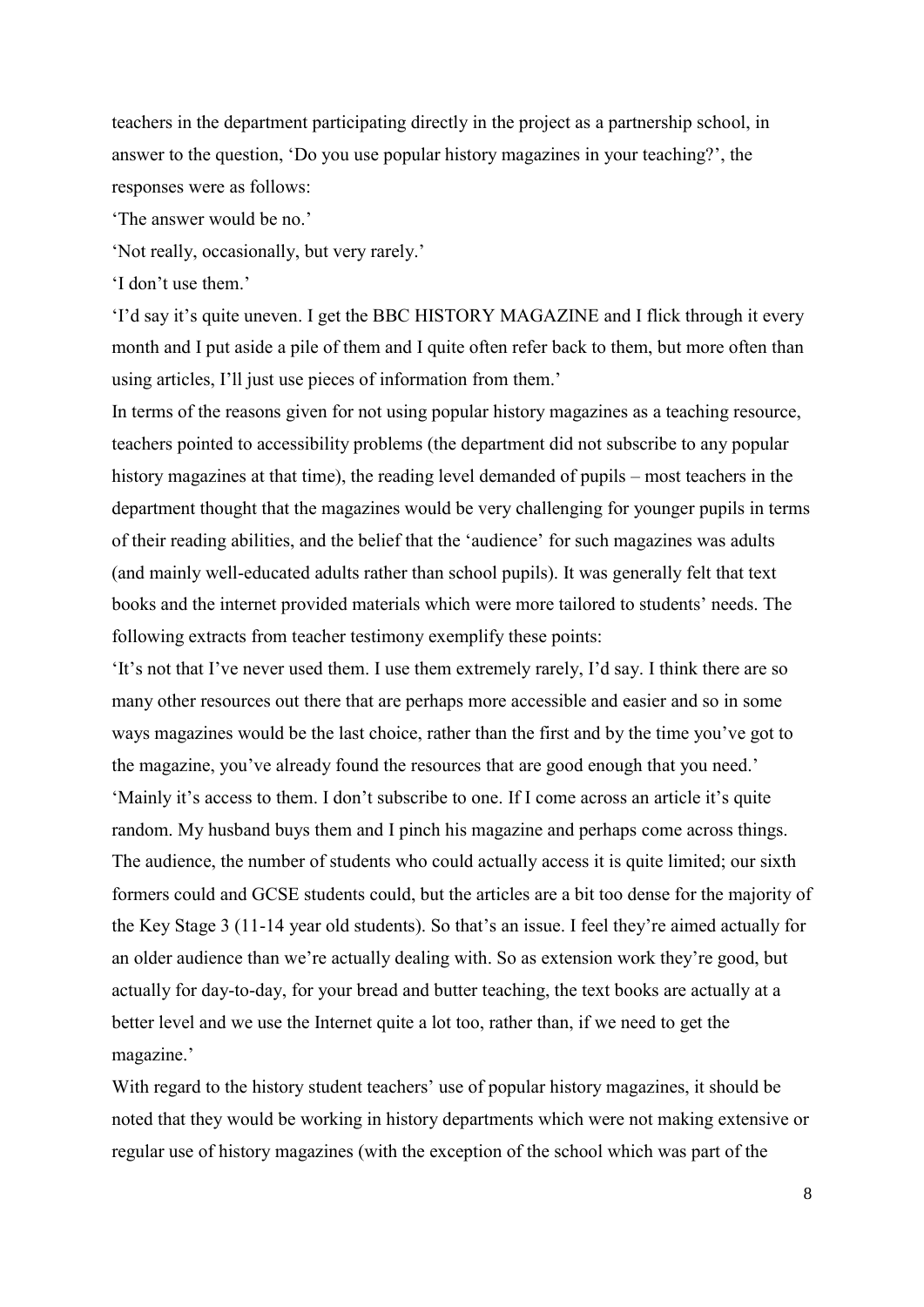EHISTO project), and so would be unlikely to 'absorb' the use of history magazines in their practice through observation and working in the departments in question. However, the teaching sessions at the university, and the reading prescribed by the course handbook did make extensive and regular use of history magazines, and included two workshop sessions on the use of the EHISTO website and materials, so there was some pressure on them to consider the use of history magazines, and some modelling of the practice of integrating the use of history magazines into classroom practice.

The students were asked about their use of popular history magazines in the last month of their course of training (June 2014). As table 5 indicates, most of the students had made use of history magazines in their teaching (12 out of the 14 students who responded), but often, this was principally in the form of strengthening their substantive subject knowledge of the topics they were teaching, although eight of the students had used them as teaching resources in at least some of their lessons.

| Student 1  | Good for my subject knowledge – too hard for $KS3 - I$ did use them for<br>controlled assessment A* students -department very glad.                                        |
|------------|----------------------------------------------------------------------------------------------------------------------------------------------------------------------------|
| Student 2  | Useful more for myself plus some A level – behind the scenes rather than<br>overt.                                                                                         |
| Student 3  | Generally for my own knowledge but didn't go back to them during placement.<br>Hope to use them more, especially for KS5 (16-18 year old pupils) to<br>encourage research. |
| Student 4  | To build my knowledge.                                                                                                                                                     |
| Student 5  | Find them very useful for SK and for teaching resources.                                                                                                                   |
| Student 6  | Good for own knowledge but that was all I used them for. I would hope to use<br>magazine articles to stretch high achieving pupils and gifted and talented<br>pupils.      |
| Student 7  | I have referred back to a couple when I had to teach topics e.g. workhouses.<br>Good for my subject knowledge.                                                             |
| Student 8  | Very helpful for subject knowledge.                                                                                                                                        |
| Student 9  | It depended on whether the subject grabbed me or not! Very helpful for subject<br>knowledge.                                                                               |
| Student 10 | Very useful – sessions taught me how to use them well.                                                                                                                     |
| Student 11 | A level lessons $=$ used them for my pupils to read sections of.                                                                                                           |
| Student 12 | I used the Mao one in lessons.                                                                                                                                             |

Table 5: student teachers' use of popular history magazines in their teaching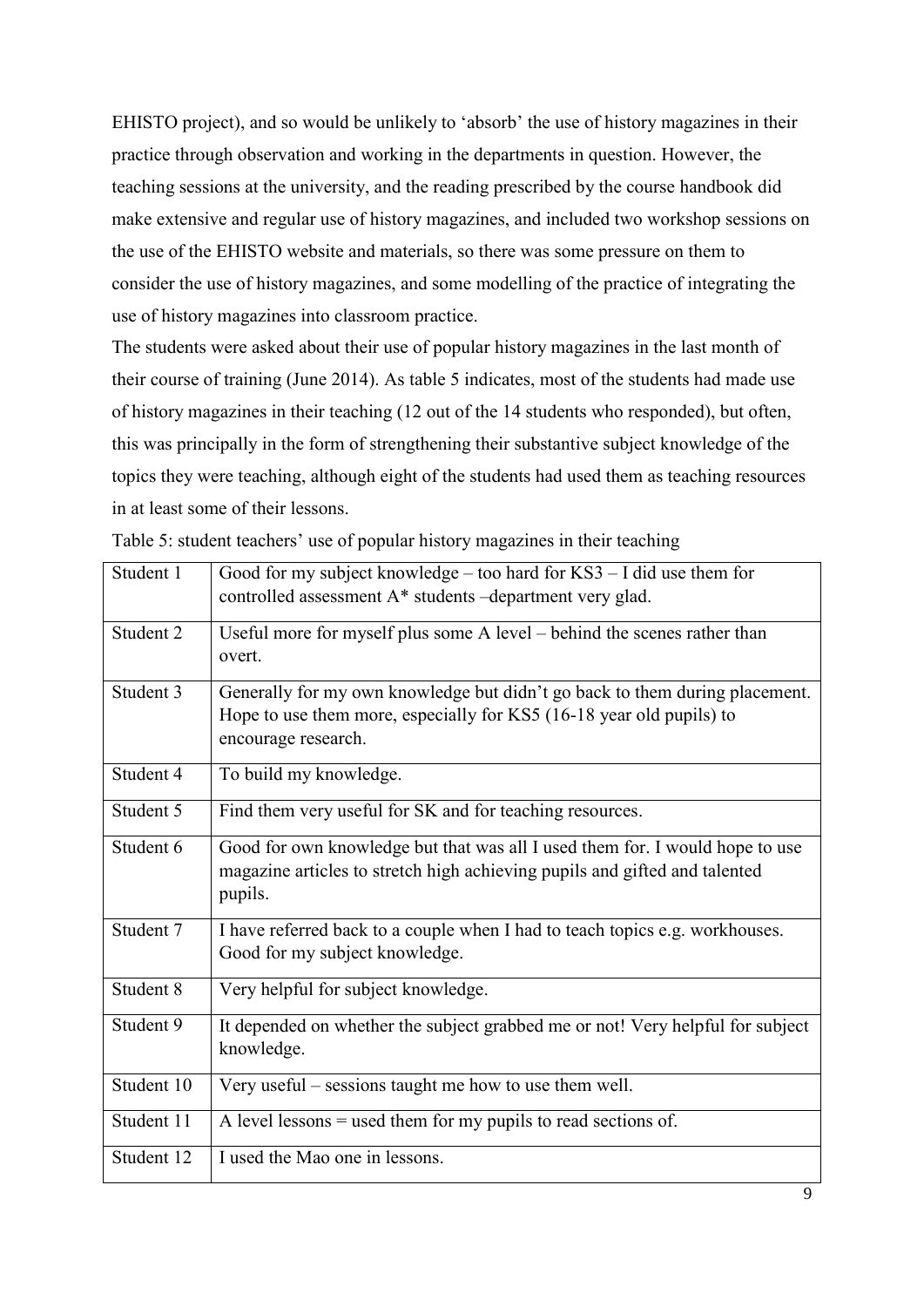| Student 13 | Subject knowledge – brilliant. Optional homeworks for KS4/5 pupils (14-18)<br>year olds). |
|------------|-------------------------------------------------------------------------------------------|
| Student 14 | Helpful for SK, some used as extension tasks and homework.                                |

The outcomes of the survey of student teachers suggested that almost all of them had integrated the use of history magazines into their regular classroom practice, and read articles from history magazines to develop their subject knowledge of the topics they had to teach. However, they had not generally explored a wide range of different approaches to using history magazines in their lessons, and use tended to be limited to the setting of homework or extension work for older or more able pupils. This was in contrast to the ways in which teachers in the school directly linked to the EHISTO project used the magazines, with much more extensive trialling and experimentation with the use of magazines, and the use of the EHISTO website.

Several teachers in the department made use of the online adjuncts to popular history magazines – the search function, which enabled them to track down particular articles from the magazines' archives, the podcast feature, and the 'apps' associated with some magazines. The following list gives an idea of some of the ways in which the department made use of history magazines in their teaching:

- 'And it was an online thing … I also get the BBC HISTORY MAGAZINE on my iPad and I'd like to do more of that.'
- 'I have a regular 'History in the News' news feature on the wall outside of my classroom, which includes short snippets from both BBC HISTORY and ALL ABOUT HISTORY.'
- 'The March issue had an article on Henry VIII's wives: 'A witness to the six wives', which I used to update an information hunt for my Y7s. Also the June issue had a discussion about 'D-Day Tragedy or Triumph?' which inspired me to create an enquiry lesson for Y9.'
- 'I have asked Y9s to create magazine pages using ICT and I have brought in a selection of magazines so students can flick through to look at examples of how articles are set out and to encourage the students to think about how they are going to use headlines, pictures, captions etc in their work.'
- 'For the Sixth Form, I've given them useful articles to look at for just extension-work and revision.'
- 'And we've also got now a magazine-rack in the class with all kinds of history-related magazines.'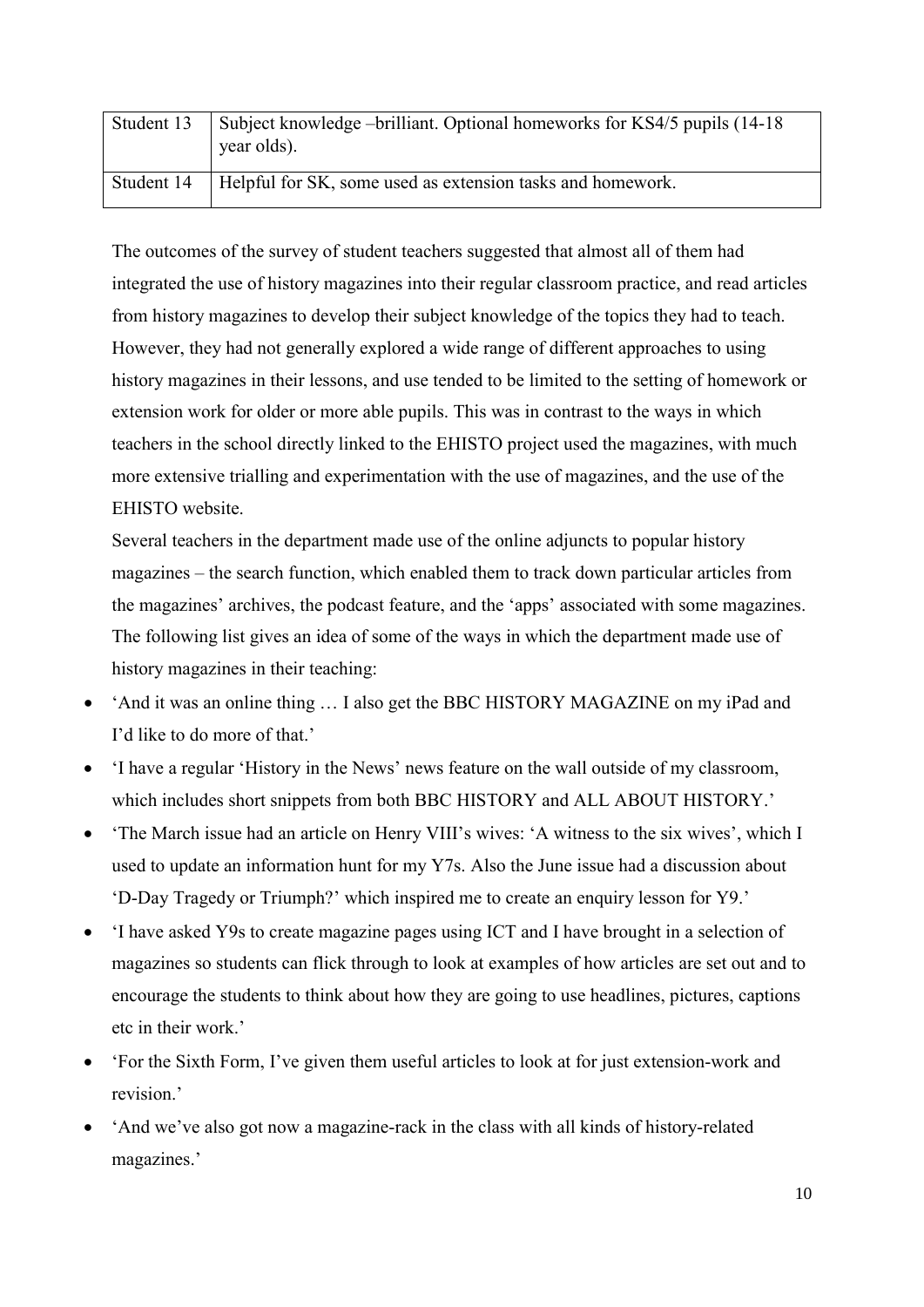- 'Yesterday ... a boy from Year 7 ... The lowest set in Year 7. He wanted harder work, so I gave him a magazine, which was what I had to hand! I asked him simply to read an excerpt from it on Anne Boleyn and try to pick out what kind of character she had from that section. It was very simple but he looked up words in the thesaurus, 'astute' was the word he looked up, so ....'
- 'We're trying to develop things, to get a bit of a library of extension-texts so I think as we have more extension-texts in books, we'll also use magazines.'
- 'I like the idea of having a folder of articles from magazines for them to access easily. Because as much as I say "go online, there's this subscription" I don't know how regularly they do that. So I'd prefer almost to have it printed out, in front of them.'
- 'I've used the letters page with them… it's where all the controversies are, and arguments.' It was clear that the department had developed a number of methods of exploring the use of popular history magazines, including groupwork exercises and ways of working with history magazines with younger pupils. In the baseline study most teachers had felt that history magazines were mainly appropriate for use with A level pupils (16-18 year olds) and as extension work for more able Key Stage 4 pupils (14-16 year olds), but this perception shifted slightly over the course of the project. There were however still some teachers in the department who felt that the extent to which history magazines could be used with younger pupils was limited by considerations of literacy levels.

The wider group of history mentors working in the regional initial teacher education partnership, who attended the mentor meetings and Eastern Regional Seminar where EHISTO was modelled and explained, and who were provided with a number of magazines articles from the EHISTO site and articles on other 'European History Crossroads' topics, said in a group interview in May 2014 that they had found the magazines and materials useful, and either had used or planned to use the EHISTO site in their teaching. However, individual interviews to try to ascertain more precisely the extent of use, which elements of the site were most useful, and the ways in which history magazines were used have not yet been conducted. It was felt that in terms of sustainability issues, it will be more helpful to enquire about EHISTO use and practice in the autumn term, 2014.

In terms of the student teachers' views on the extent to which popular history magazines and EHISTO had been used on the course, it was interesting to note that when asked whether they should be used 'more', 'less' or 'about the same', 11 of the 14 respondents felt that the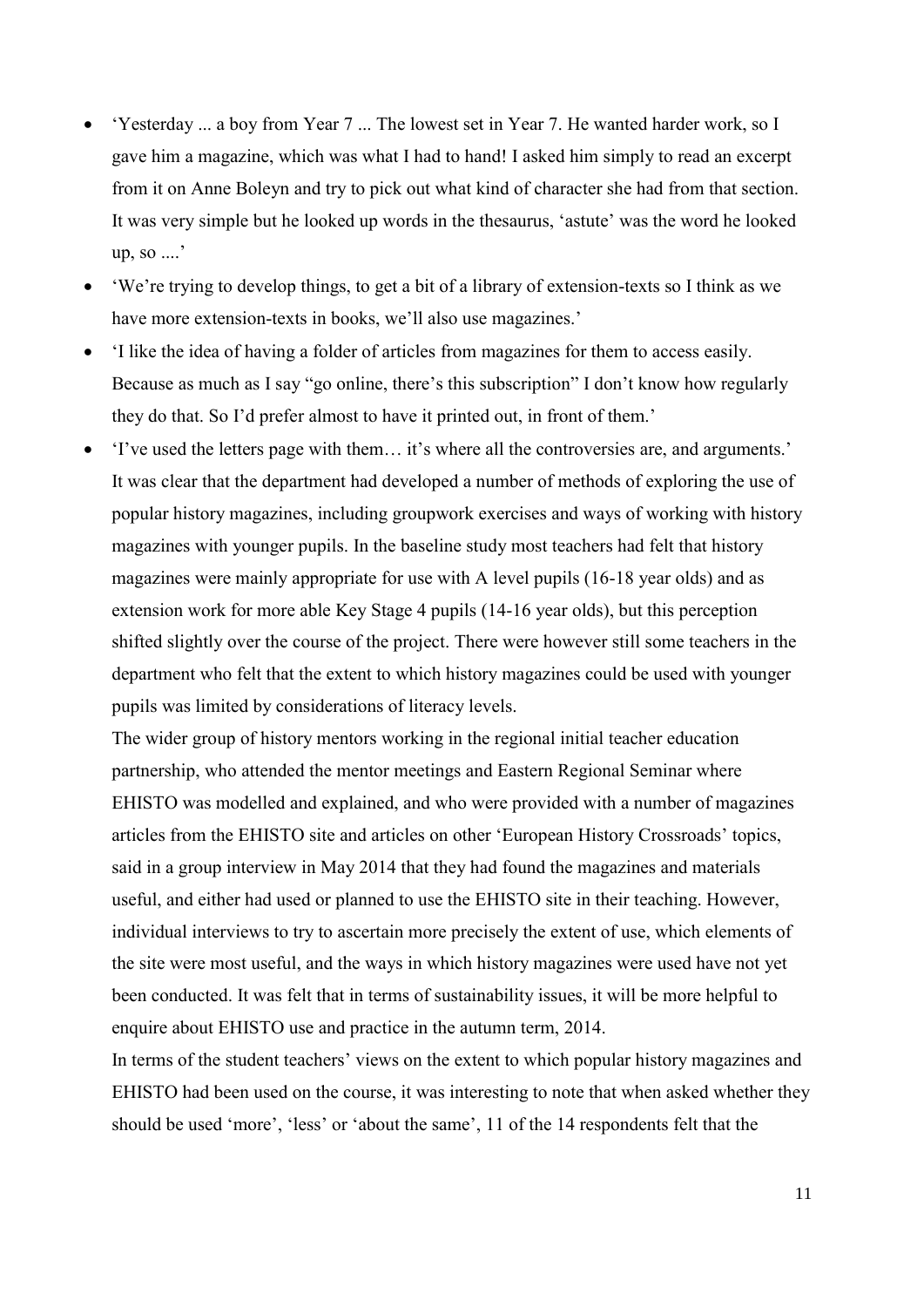resources should be use 'about the same' amount with next year's student teachers (3 students did not respond to this question directly).

To what extent and in what ways were the EHISTO materials used by the teachers and student teachers involved in the project?

In terms of student teachers' use of EHISTO resources and materials, some students said that they had made use of the site and resources, but a larger proportion of students indicated that they had not had chance to use it in their lessons, but intended to use it next year as qualified teachers. Some students mentioned that the school they were working at did not teach 'Columbus' or 'World War One' during the period on which they were on placement. The students' responses are shown in table 6:

Table 6: Did you make any use of the EHISTO website and materials on your second teaching placement?

| Student 1  | Yes – shared EHISTO with the department.                                             |
|------------|--------------------------------------------------------------------------------------|
| Student 2  | Honestly $-$ no, but should like to use when less pressed. I think they are a mature |
|            | resource to encourage independent learning in older students.                        |
| Student 3  | Looked back on it – details weren't overly relevant to the topics I was teaching.    |
| Student 4  | No. However, I will use them in the future.                                          |
| Student 5  | Have looked at EHISTO but not deployed it in classroom yet.                          |
| Student 6  | Haven't accessed EHISTO since our session but would like to.                         |
| Student 7  | No.                                                                                  |
| Student 8  | I intended to but forgot but I will use it next year as I thought it was great!      |
| Student 9  | Will want to implement them a lot more with KS4-5 next year.                         |
| Student 10 | Not used EHISTO.                                                                     |
| Student 11 | No.                                                                                  |
| Student 12 | I didn't but would like to.                                                          |
| Student 13 | Looked at once or twice for ideas.                                                   |
| Student 14 | No.                                                                                  |

Unsurprisingly, the closer and more intense and ongoing involvement of the partnership school which was part of the EHISTO project resulted in more extensive use and trialling of the EHISTO resources as the following extracts from the July 2014 interviews with members of the department illustrate: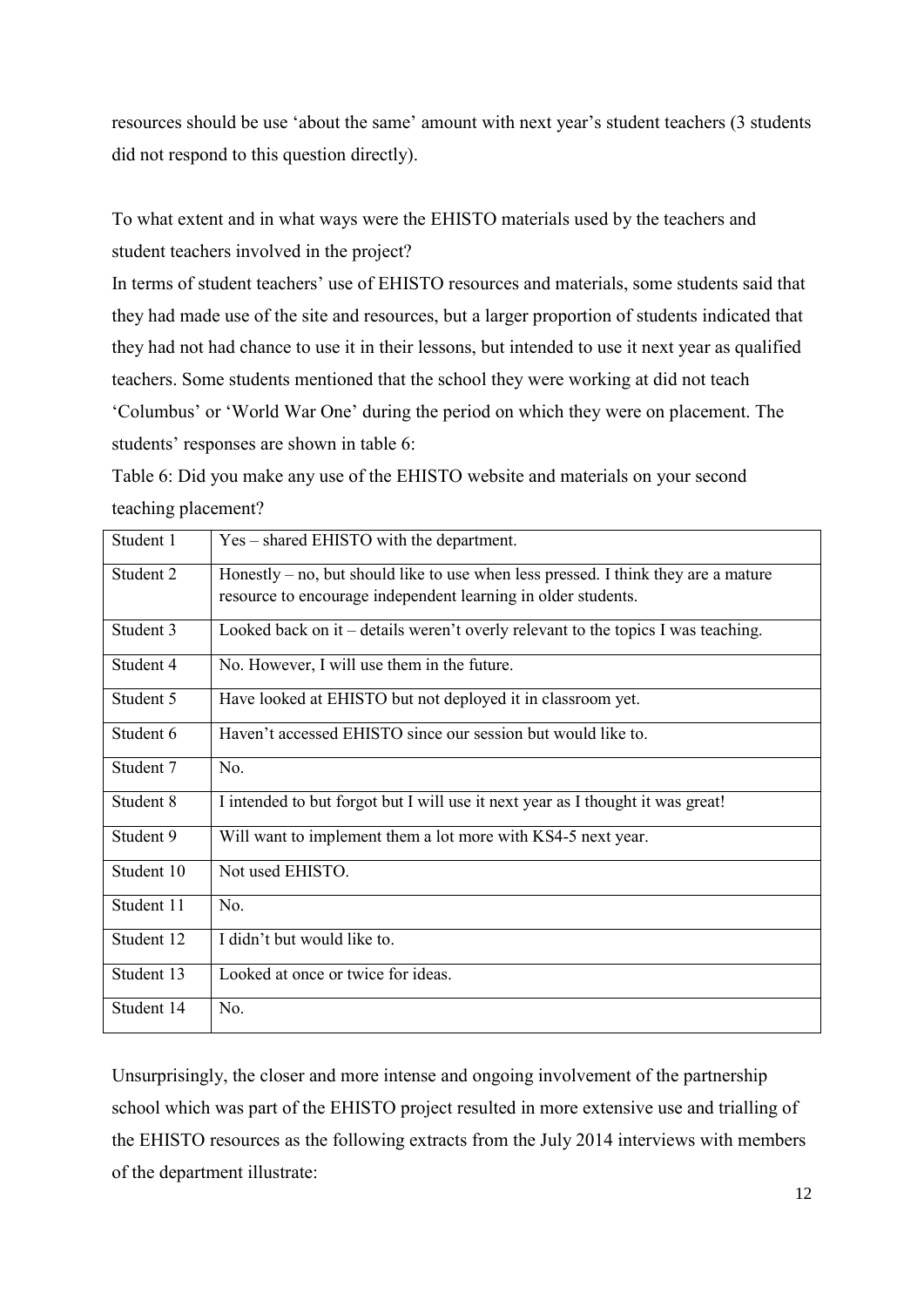'As a result of the schools work with the EHISTO project I have used popular history magazines more, though not as much as I would have liked. Previously I had not used them at all but now use them as a different way of looking at controversies/concepts etc and show how history is presented in different ways. It is useful to have shorter articles to use with students. In year 9 in particular I have done activities about the causes of ww1 and using an article to look at causal factors and comparing these to textbook information. I have also used the website with my pgce student and compared some of the questions on there as well to compare with what questions students would want to ask.'

'I am aware of EHISTO and we have discussed it on several occasions in department meetings. I can't say I have personally made use of the website as yet but I know there are some useful materials which we will be using in an upcoming collapsed curriculum day on World War One<sup>'</sup>

'In April, X asked me to lead a series of lessons for the EHISTO project with my top set year 9 groups. Prior to the lessons, I read the materials and articles she provided. However, I have not used the materials with any of my other groups. I have also not accessed the website since completing the short series of lessons.'

'One thing the students were really interested in was what the Swedish students thought about the articles and one of my comments about the feedback was they kept saying well what do they think about this and that was something I didn't really expect. They knew that students in Sweden were doing exactly the same questions and that's what engaged them.'

'The pupils were really interested in the idea that pupils in other countries had a very different 'take' on World War One.'

The teachers were keen to stress that they would have liked to have explored the EHISTO website and materials more extensively, but time to do this was constrained by other exigencies. In a sense, the exploration of EHISTO was 'a luxury', and other commitments had to be given priority:

'Because there's so much curriculum change going on. We've got new Key Stage 3 we're starting to teach next year, the new A Levels, that's going to be massive, we've been implementing a new Controlled Assessment since Easter, it's been... and also increased pressure on results ... the time, even trying to organise next Tuesday... there's no time.'

Conclusions and lessons learned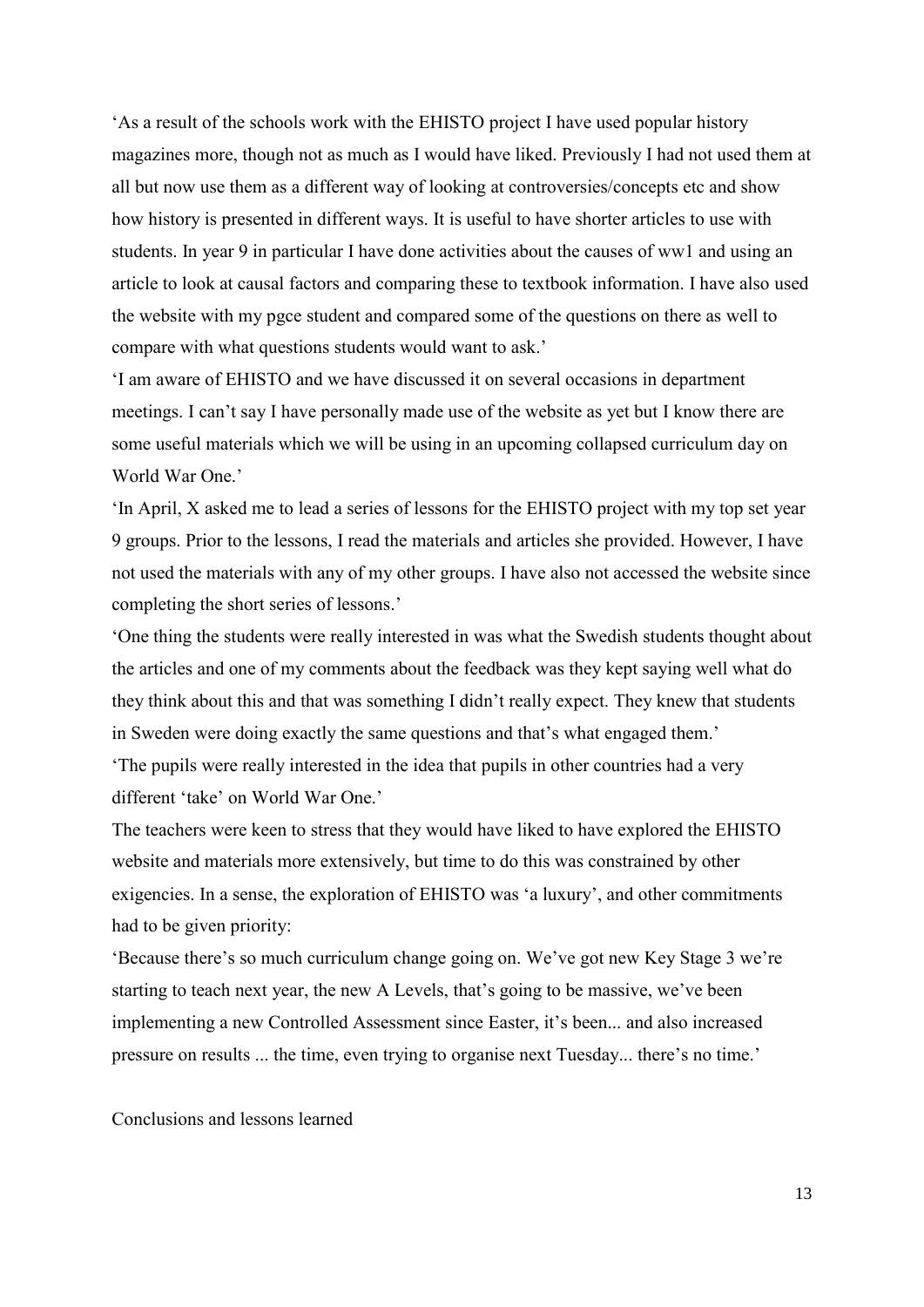Perhaps the single most important outcome of the case study was that all the three groups involved (student teachers, mentors and the history department directly involved in the project) had found popular history magazines to be a useful resource for history teaching, and had integrated their use into classroom practice to a much greater extent than at the time of the baseline study (Spring 2014). Moreover, this use in many cases went beyond reading magazines to augment subject knowledge, and extended to the use of history magazines with pupils, in a range of ways. Although not all the teachers and student teachers involved had made use of the EHISTO site and resources, they were very positive about the potential of the materials, and welcomed the focus on both European perspectives and critical media literacy. In terms of sustainability, there were indications that the EHISTO project would impact on practice beyond the life of the project:

'This next academic year we're going to try and do something with Germany and Sweden and I think that's got a lot of scope a bit like the World Maths Day model I don't know if you're aware of that where they play ... they really enjoy it they play students from you know you are up against four others and some are in America and some are in Portugal and they really love that and they have the picture of the icon of the person they're up against and I think that sort of thing as an organisation EHISTO could have a huge amount of impact through their website and just having access to students across Europe.'

'As a department with our new Year 9 we're planning to have an EHISTO unit – an EHISTO based one and a school based one.'

Although history teachers were generally positive about the potential of popular history magazines for enhancing teaching, some concerns were expressed about the language and reading level difficulties involved in using some of the magazine articles with pupils, particularly younger pupils. Subsequent piloting of some of the materials with 16 year old pupils revealed that one of the Columbus articles selected proved to be quite challenging, and had a negative influence on the motivation and engagement of pupils – an unintended outcome of the experiment. This raises questions about the choice of articles for focus – there is sometimes a tension between which magazine articles have the most potential for developing the critical media literacy of students, and which articles are better in terms of 'readability'. In the UK, there is a significant difference between the length and difficulty of articles in HISTORY TODAY (longer and more academic in register) and BBC HISTORY MAGAZINE (shorter and 'easier' articles, and therefore perhaps more appropriate for school aged readers).  $\bigcirc$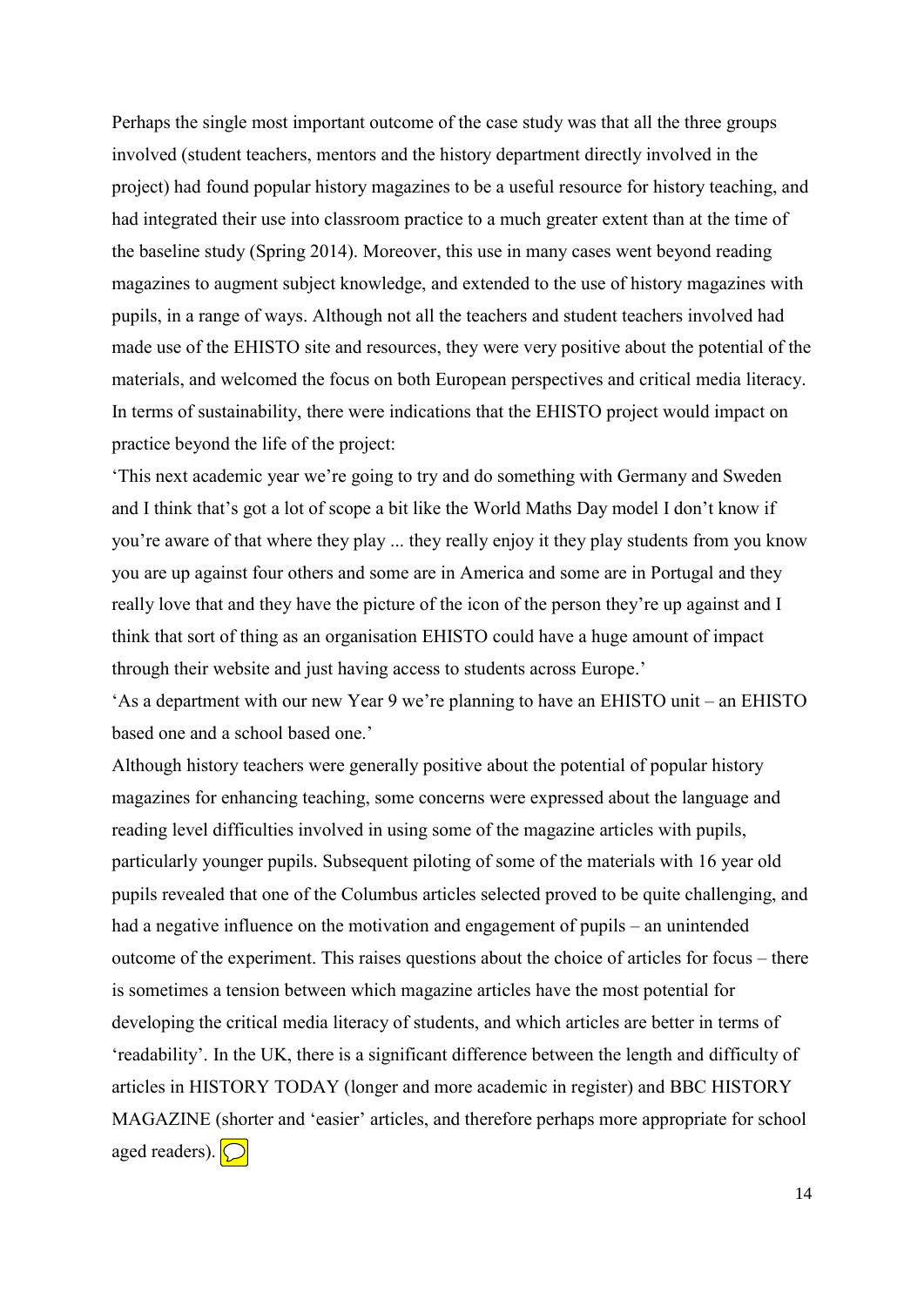Feedback from the respondents also made the point that history magazines were in competition with other very rich sources of materials, such as the internet and newspaper archives, so care was needed in 'filtering' the very best and most useful magazine articles. Time to fully explore history magazines and the EHISTO site was also thought to be an issue – often, teachers were very keen on the articles and the resources, but struggled to find time to fit them into classroom practice. It remains to be seen whether teachers will develop Learning Objects on other 'European History Crossroads' topics. It will also be interesting to explore the extent to which the Learning Objectives which have been devised are adapted and changed so suit particular classes and contexts – again time is an issue here:

'There could have perhaps been a bit more variation in the format of tasks; quite a lot of them involved reading the resources and then doing written answers. This could be a bit 'dry'; it would be nice if we could find time to adapt some of the materials and resources to work in more debate and discussion work and we hope to do this next year when we build in an EHISTO unit in year 9, but time is always an issue... And remember the teachers' feedback really at Lodz was keep this simpler and shorter don't complicate it too much.'

It was clear that the history department which was closely involved with the project as an EHISTO partnership school had really enjoyed their involvement with EHISTO and thought that it had been a very helpful and worthwhile experience:

'I think it's really good we've been involved and I think [going to] Poland was great just talking to people from other countries that was fantastic.'

'And I think the potential there was very good I think... whether it is working as it was intended to work where you just go to the website and pull off the task I still think there's issues with that and there always will be because people have different lengths of lessons or amounts of time that they can allocate to things so it's not going to be a perfect system.' 'There are resources there you can do something with, or a network you can do something with, that could be really powerful I think.'

However, whether the EHISTO project will have a powerful impact over a longer period of time, beyond the duration of the project, remains to be seen. Will history teachers use the project to develop their own Learning Objects on other topics which are 'European (or world) History Crossroads', will history teachers across Europe routinely integrate popular history

15